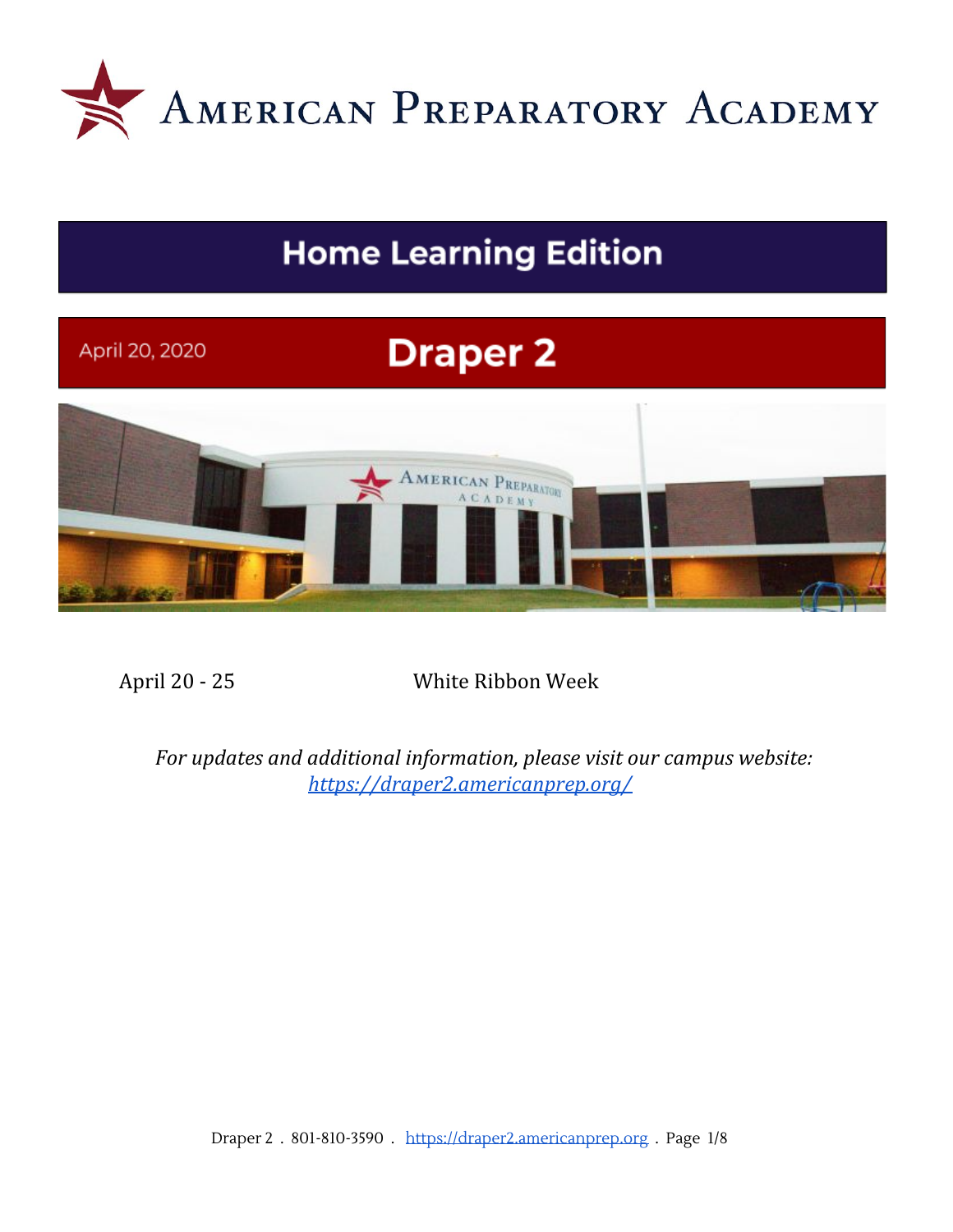

## **April Builders Theme**

#### **I am a builder when I use kind and courteous words.**

Maya Angelou, an American poet, memoirist, and civil rights activist, adds to our Builders theme with this quote, "People will forget what you said, people will forget what you did, but people will never forget how you made them feel."

One of the ways we are able to influence others for good is through our words. Words are some of the most important tools we have as builders. Think about how you feel when someone gives you a compliment. You feel happy and more confident. And if you're feeling bad, a few words of encouragement lift you up and help you to overcome your sadness or frustration. With words, a bad day can be turned into a good day. That's how much power they have.

Each one of us has that power! And you know what they say: With great power comes great responsibility. So now, my powerful friends, here is a challenge for you. Everyday this week, compliment and encourage others, especially those who might be having a bad day. Look at the change in their face, the smile that spreads across it and know that you helped them feel good.

When we do this, our actions inspire others to do the same. How rewarding is that! Go ahead. Make a difference in the world!

### **From the Academic Office**

#### *Home Learning Resources*

We have added some videos to our Home Learning Resources website. <https://draper2.americanprep.org/home-learning-resources/>

#### [Computer](https://docs.google.com/document/d/1km4vRjY5Z0ORJMpqQyDaA2vCIM-PHB6oPRnLH5f87k8/edit) Support

- How to upload [assignments](https://www.youtube.com/watch?v=Ck7HWi5Gfxg&feature=youtu.be) example 1
- How to upload [assignments](https://www.youtube.com/watch?v=0R-tcWxYip8&feature=youtu.be) example 2
- How to upload [assignments](https://www.youtube.com/watch?v=EZwQKEx0Q34&feature=youtu.be) Spanish
- How to organize Saxon Math [homework](https://www.youtube.com/watch?v=_InI5GsdNuk&feature=youtu.be)

#### *Reading University - E-books available*

There are several online resources for e-books.

● <http://aparu.weebly.com/ru-e-book-access.html>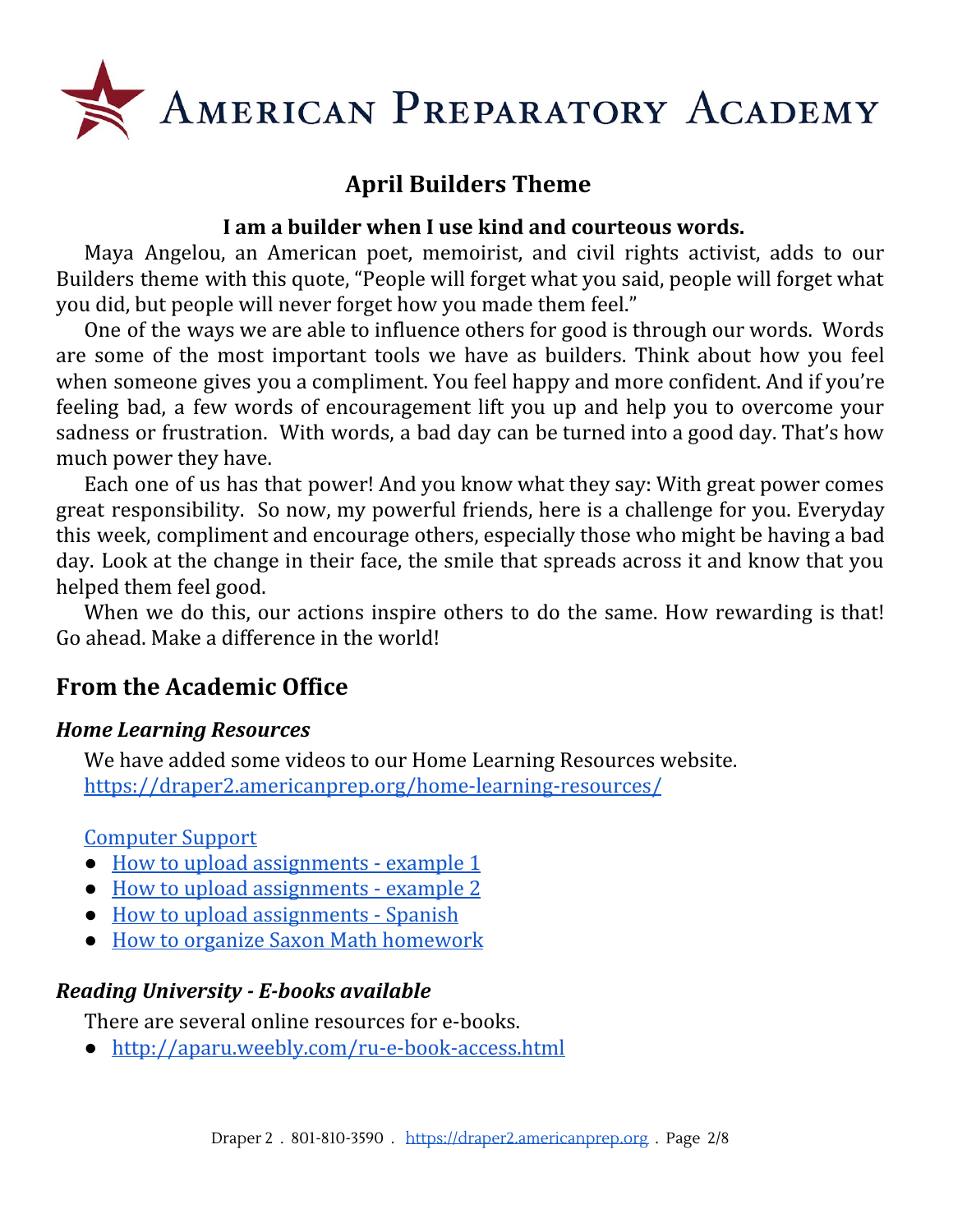

The EPIC [website](https://www.getepic.com/): Epic website is a wonderful resource that usually costs money but is free during school closure! If you are interested in setting up an account, please email our curriculum specialist, Ms. Gibbons ([pgibbons@apamail.org\)](mailto:pgibbons@apamail.org) with your child's name and grade and she will email you a code to log-in!

#### *White Ribbon Week - April 20 - 24*

Our White Ribbon Week is coming right up! This is a week that focuses on empowering our students to take control of media and technology (and not the other way around). This week focuses specifically on putting real relationships first, using healthy activities to handle stress and boredom, using kindness with technology, learning that not everything online is real, and balancing our days with many activities.

There are fun activities your students will participate in throughout the week. Watch for information from your Homeroom Teachers beginning, Monday, April 20th.

#### **From the Administrative Office**

#### *Parent Advisory Committee Elections*

We are in the process of creating our Parent Advisory Committee (PAC) for the 2020-21 school year. PAC participates with the administration in developing the Annual School Plan, in deciding how the Land Trust monies will be spent, and other matters important to our students at American Preparatory Academy. We have 3 parent PAC positions to fill at APA-Draper 2.

If you are interested, please contact Katie Fuller, [landtrust@apamail.org](mailto:landtrust@apamail.org). Please include your name, the campus you are running for, a little campaign blurb, your student's name and grade, your phone number and email address.

#### Additional Details:

Parents of students who are employed 6 or more hours per week at the school are disqualified from participating as an elected parent. The PAC generally meets 3-4 times per year. Members of the PAC will be expected to participate in all of these meetings so that a quorum may be present to conduct business. There are no term limits, so long as an elected parent has students enrolled in the school, is actively participating, and wishes to continue to do so.

We are holding elections at more than one campus, so it will be very important that you note in your email which campus' PAC you are running for.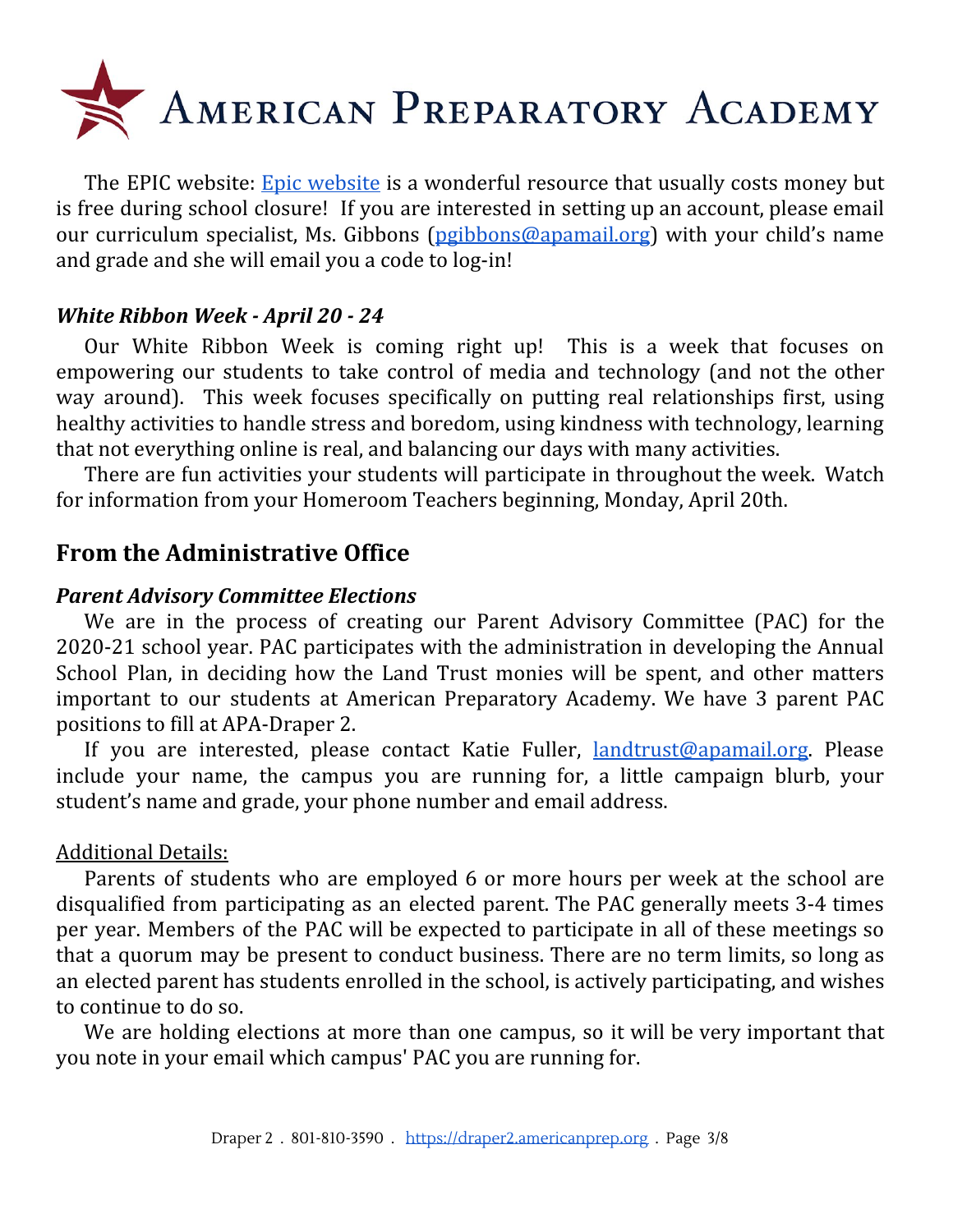

The ballot will be done electronically this year. The link to vote will go out as an announcement in the April 27th newsletter. Voting will be open until 4:00 PM on May 1st. Each family may vote for three Candidates, as we have three positions open.

#### *Re-Enrollment Update*

If you have not completed re-enrollment for next year, please do so immediately! We have emailed you instructions to register your students for next year. Each student needs to register with a unique code, which code is provided in the attachment to the email. If you need assistance with registration please email Ms. Hickman [lhickman@apamail.org.](mailto:lhickman@apamail.org)

#### *School Lunch Update*

We are not serving school lunch during the dismissal due to COVID-19. You can find locations near you that serve free breakfast and lunch to children ages 1-18 by [clicking](https://docs.google.com/document/d/1ipz9D2z5zWqOHSOToIYFT0FH7RpvSteVtLR9neRQq-E/edit?usp=sharing) [here.](https://docs.google.com/document/d/1ipz9D2z5zWqOHSOToIYFT0FH7RpvSteVtLR9neRQq-E/edit?usp=sharing)

We have canceled all pre-ordered lunches and issued credits on those lunch accounts. By default, all funds will be left on the account to be used next year. If you prefer to receive a refund, please email your name, mailing address, phone number and student(s) name(s) to lunch@apamail.org.

#### *How to Email Box Tops When You Order Groceries Online*

Great news! If you shop for groceries online, you can now submit your email receipts from select retailers to earn Box Tops for your school.

#### **How it works -**

To ensure that earnings from email grocery receipts are properly credited to your account:

 $1$  - Sign up for Box Tops: Make sure you have a Box Tops for Education account. You can create one via the Box *Tops app or website.*

#### 2 - **Forward your receipt to [receipts@boxtopsforeducation.com](mailto:receipts@boxtopsforeducation.com) using the same email that is associated with your Box Tops for Education account.**

 $3$  - **Earn \$ for your school!** Box Tops will be credited within 1 business day; you can view your earnings in the *MY EARNINGS section of the app or YOUR ACTIVITY section of the website.*

#### *Packet Pick Up*

If your student needs to pick up packets from the school, you will receive an email from the homeroom teacher with a date and time to come to school. All pick ups will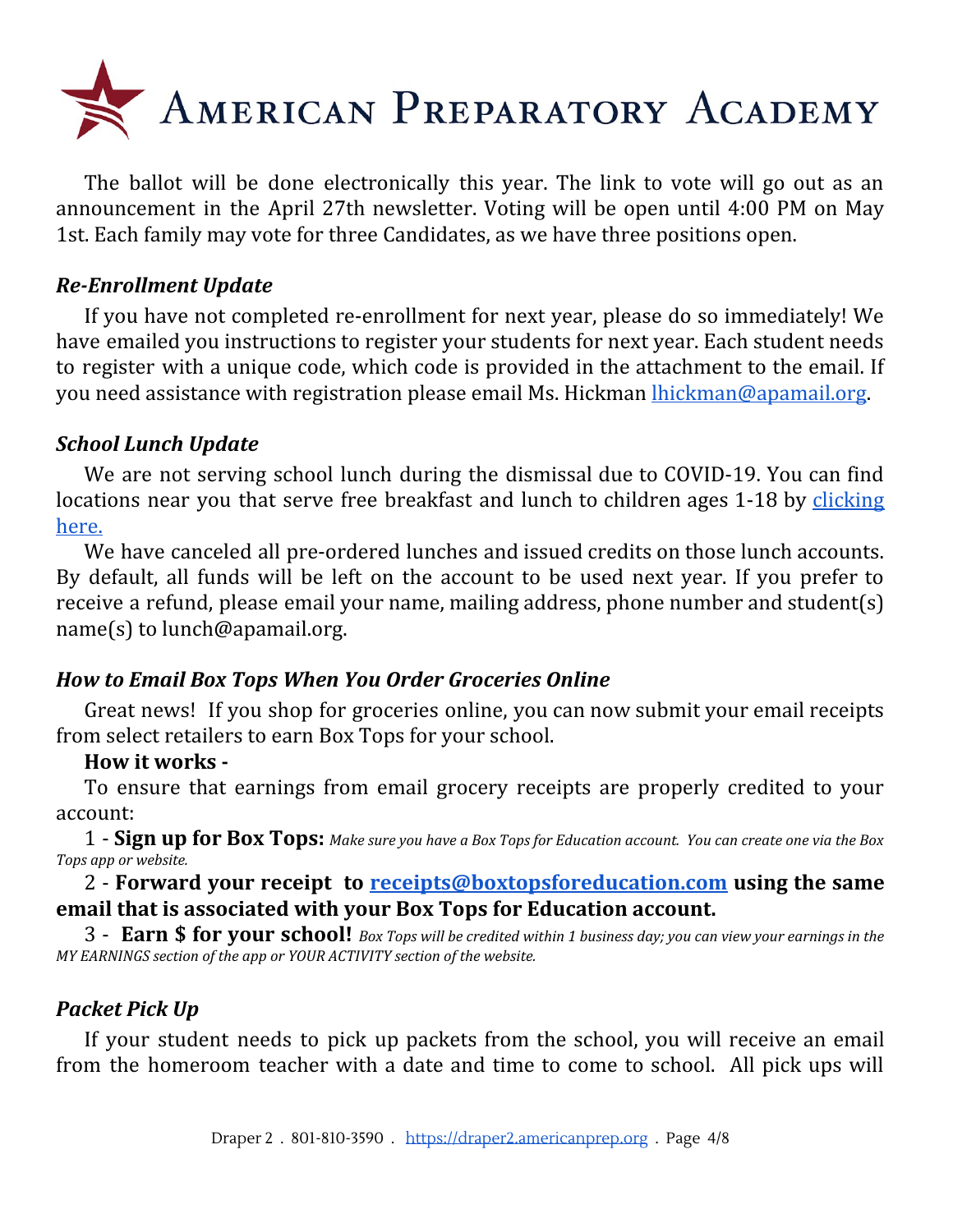

happen behind *(on the west side of)* the school in a "drive through" line. Teachers and instructors will stand outside to distribute packets while you stay in the car.

#### *Coming to the School*

To reduce exposure to our staff and families, we are no longer scheduling appointments to come into the school. All items will be distributed in a "drive through" method as outlined below. Packets will be distributed by teachers, but if you need specific student materials please email Mrs. Carman at [mcarman@apamail.org](mailto:mcarman@apamail.org).



#### *How to Call or Leave a Message*

- Call 801-810-3590
- Press 0001 or 0002 during the message
- If you go to voicemail, leave a message
- Press #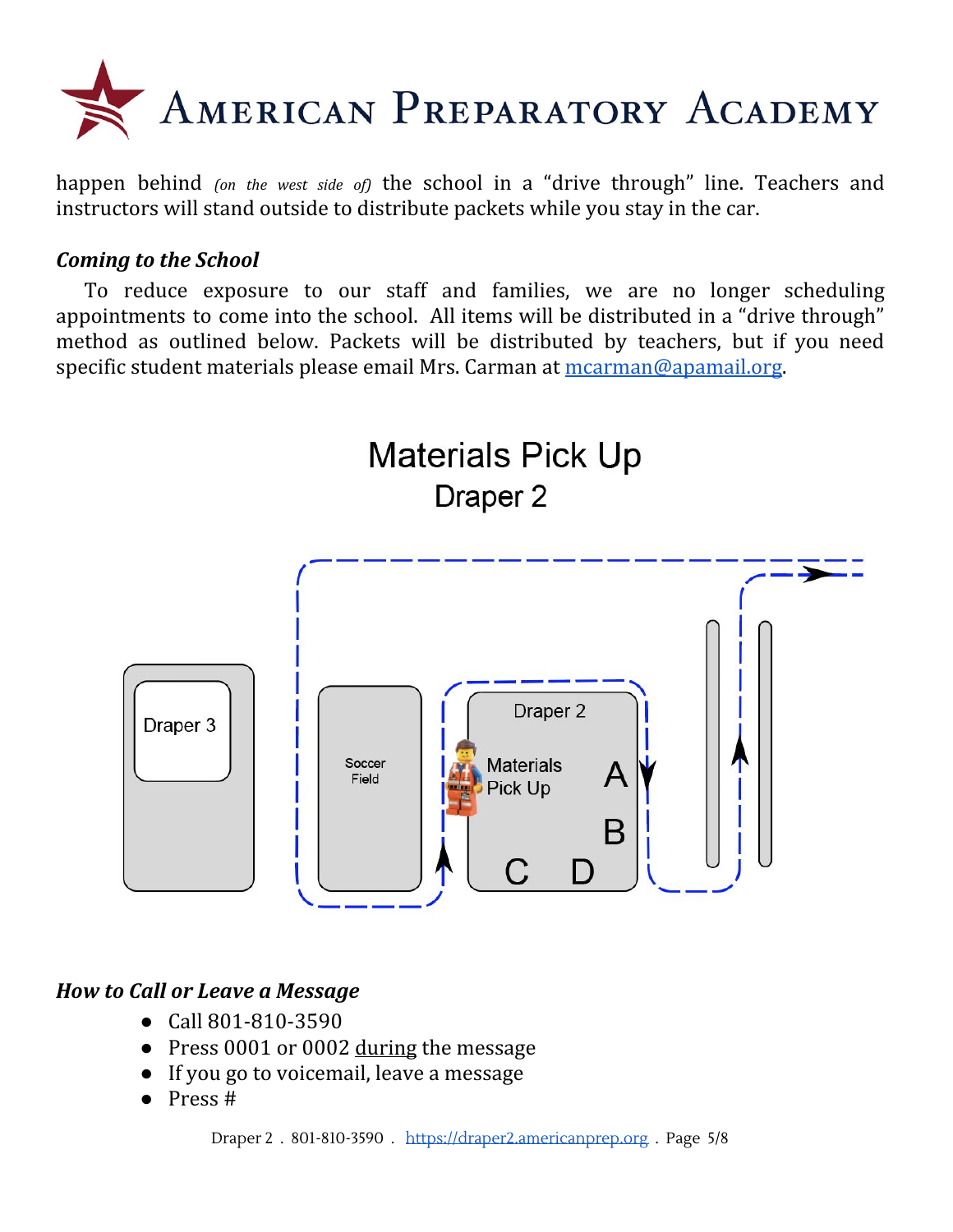

● Press 0

All messages are forwarded to the secretaries and will be answered as soon as possible.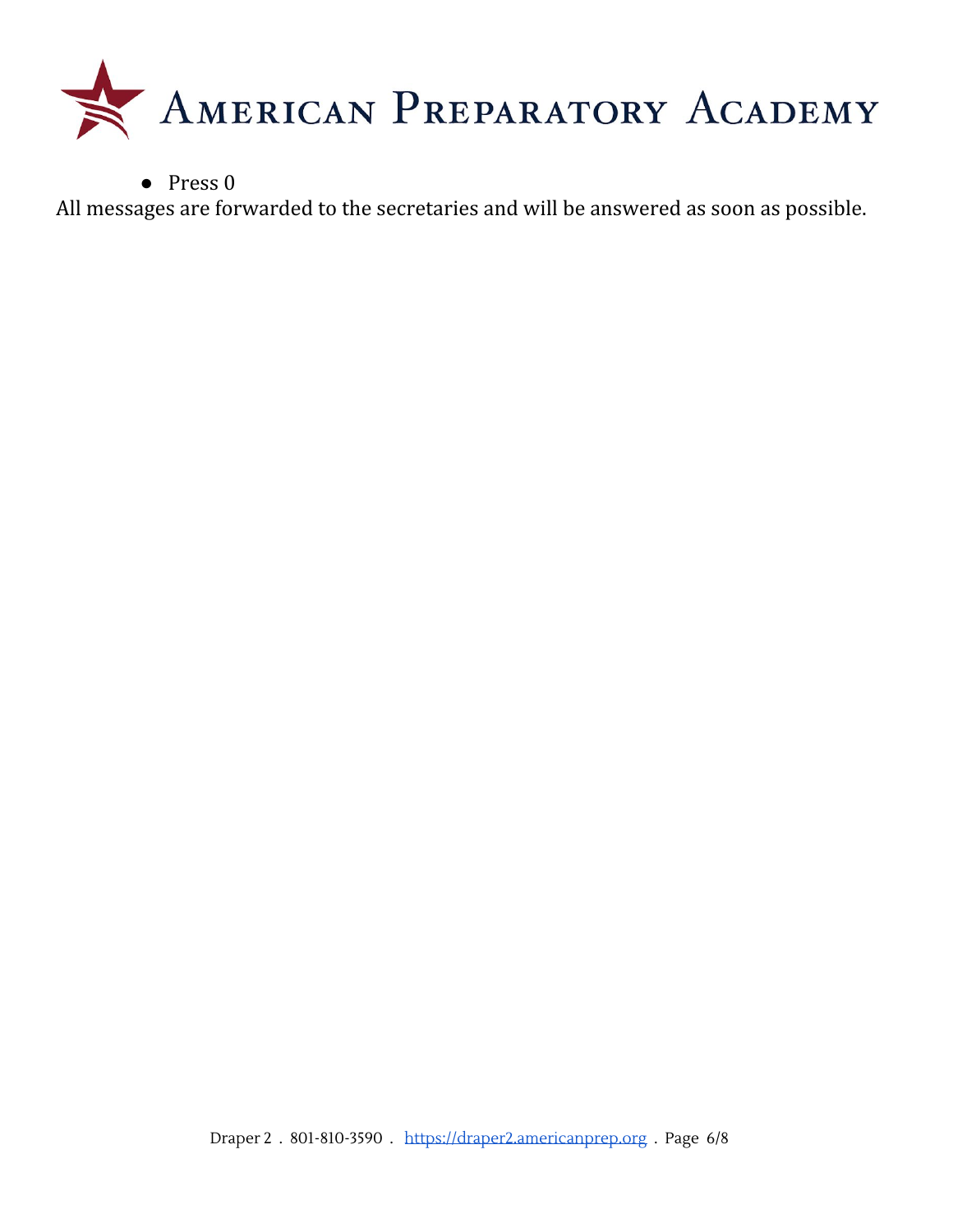

# **American Preparatory Education Foundation (APEF)**



*Michelle Goudge, Executive Director e: [mgoudge@americanprepfoundation.org](mailto:mgoudge@americanprepfoundation.org) | p: 801.661.1928*

#### *COVID-19 ASSISTANCE FUND*



Requests are coming in from our staff and teachers for supplies that are needed for our APA students and staff. If the Foundation had the means, we would help every APA family with financial needs. Unfortunately that's not the case. Our Foundation gets its funding, for the most part, from school fundraisers. As fundraising at our campuses has come to a screeching halt, those funds aren't coming in.

A suggestion was made by one of our teachers to give a portion of what you would have spent on childcare or gas money driving to and from the school to our Foundation. If you have the means, please consider making a donation to the Foundation so that we can help those families who aren't as fortunate. To make a donation, please go to [https://www.americanprepfoundation.org/donate.](https://www.americanprepfoundation.org/donate?fbclid=IwAR3awP5rC167inDS2KhPUcAOit8OO6n2TWT09PVJLsLeZyEVc2ccW03AL6o) Thank you for your support!

#### *FOUNDATION FACEBOOK PAGE*

The Foundation has created a new page that will keep everyone informed about current fundraisers and ways that you can get involved. Please go to [https://www.facebook.com/pg/americanprepfoundation](https://www.facebook.com/americanprepfoundation/?__tn__=K-R&eid=ARDnrpXuF4Yqx4XVKLjWPInG4juX7qlt8U6cTWWFc0_6nnX1hjiCzJ43pCAVmEgnUPNck3GQE8sv6tw1&fref=mentions&__xts__%5B0%5D=68.ARB6iI390cmLJhuUQrC93RyF74iu17mUxOJqB6n8cl9oOHWN4rHC57De8ZnG8yEA_FBK5AemlSC8_4DFD9_SNev7ZDWgRXtZsoY8CGsXtD46FH2Xjrw0ohMvufjizv_qLX7EBAUEZpK8SFkg01YTuQYEJNh2Gd13J85Fpk9S-Dze7TvA4xYgOUW9wpLYr2pHYd2qP7vkLx9c0jbG1X5bl5XfpgBfOZJEGcStHGWE57ngBXpZpv-vH02cB9A-mvy9a27YxYcfoB0kKTVPK6HUUqLC3QMBHs-1LYG6EFbFaTYvuDesiSKodAcN-z6w6AKUpO_6CwVm_5l00AeJgUs3u1XfAvI) and like our page to stay up-to-date. Thank you!

#### *AMAZON SMILE*

With online shopping becoming increasingly important, now is a great time to sign up for Amazon Smile. The prices are exactly the same and our schools benefit! Go to [https://smile.amazon.com/ch/45-4568023](https://l.facebook.com/l.php?u=https%3A%2F%2Fsmile.amazon.com%2Fch%2F45-4568023%3Ffbclid%3DIwAR3BpqSeogz3ti2ZunUYwx-fDCplKJa7MN0LCLgVT0WRJigkOUIl3cvM1wM&h=AT1IMz86iBjVYQN1I8fd6A6GhFiX7Kn_iMXQoVc-x-zUkn2k0lrndoecsA3bOpUI1rPfiJ5k-aZ962i54WKC68atWdsC5wkW4mlWQFHu4tWZUGQiGXypHjfVPWZwukjngZLhuA9ekbvuOhNwQ7gSKRm1w7Ocl4taqkWWOykQLPG09hKVl1a-NtZTrb8syGFLEZ09tOzB_BAIxeqRGW2ipTolGajBgMvrMuOyohdDRN6ouVYAhlfMx6YdySbF13HqAed_tBpAFMBy0QoN58Wqg1iyIOnCCBdh9HbDCvbdcmu8FXG3EeIKQXJ8-YUzwbknAVin8-XZgA7hL6DlUQSyH1AOW_aOR1-o4u41aI-VimXKy7qZ2ct6i7ma6nAUUxDgZ_DeJOYeolw5neElKc-oHy_7NyJinnI0QIzb-vd-jbWKEOrb0TD3kDW7bPg59gTtEzbOEfTFNDPhXeQFXIgEJKgxtH37D2dWxvlKVnk5PRGrO0bt-AUrpezNYpP8tzrU7waNkRVK11vYH-aiAximLZ5nCz4nnW476NYnxFQImkmqADveUDWQU_Akp-wTDH5kIOyEfKqwVX4nh9sDsn5hZkDme9Pgm_cVAbc7gb5e_0QA1fGuuYaha3mb7hCTspUryXF1HeWUFj6DAM8) to set APEF as your charity. Then make your Amazon purchases at [https://smile.amazon.com.](https://l.facebook.com/l.php?u=https%3A%2F%2Fsmile.amazon.com%2F%3Ffbclid%3DIwAR3jiFlSgLpJLNrG5Orhu8AzrrFxuTRY4TK543xJLchuz8aHfhQmhuEgKSM&h=AT3z_j9cTjJUaxWp8d_agfvrygJ5DApjsuNKCfLT_iOXl8ZfmsMbkhYfiJphhbNPcqMueiv9fhnbwo0dC_VdzgC0vhPgpew99vdLSxEPXbk30h2eJZ-GIiUbug7d42wWsqbZMC9ZDdD3ZTJ-fNG7n5kqS2ChuC_49rIwBKj5goPhpEXC3389L6XaHMXZHNP6mpFzyHWOW1TOXPf7OifUzXZzrAj7o2Lt4v_aYl194SVLofFK90iSQryFq6rHHkCmC4rsHrH-PrVzayMFOMfJ5RdDz_Qkph-PEubbeo2AXmdEbPD-cBovbWJTuuZdWTB6g9_mTBsvaxX8K1ZEIo5CVYaWspeHYDMqWGOX9G8J2ymvBIz-ijnGeeKo_ezZL5BXrHBwu5lZy586K9vk525qCohDrtfnfFKXHVxFu1LDeGPubE-OztaQczyXyuxyEJzC7tKmS3qwBVmAEkCoJidJQFLIYvmsbehJ0mKIIb1gPAbp43wn2je70Z5Cx8E_rwi-PSBKWbFu4FUFcaRqtCkffdrJjXXqW9M93Dg0VYmuR-9Mxh05ZXxBAVbgEy6wBJPCYYpQYIFDF2pzyUCXjEH9py0hxKQt1icrKTQXUs6PXLsaUDRTCI7TcIBwMDTxLScjis78QKIT)

If you use the Amazon app, you can get instructions for adding AmazonSmile to your app purchases at [https://www.amazon.com/b?ie=UTF8&node=15576745011.](https://www.amazon.com/b?ie=UTF8&node=15576745011&fbclid=IwAR1YjYXbvpnfd0xcNudjSt0y0zVw76Xdhq0Sn-wg9TmpVyWX7qdMWNg9Nh4)

Thank you for your support!



Draper 2 . 801-810-3590 . [https://draper2.americanprep.org](https://draper2.americanprep.org/) . Page 7/8